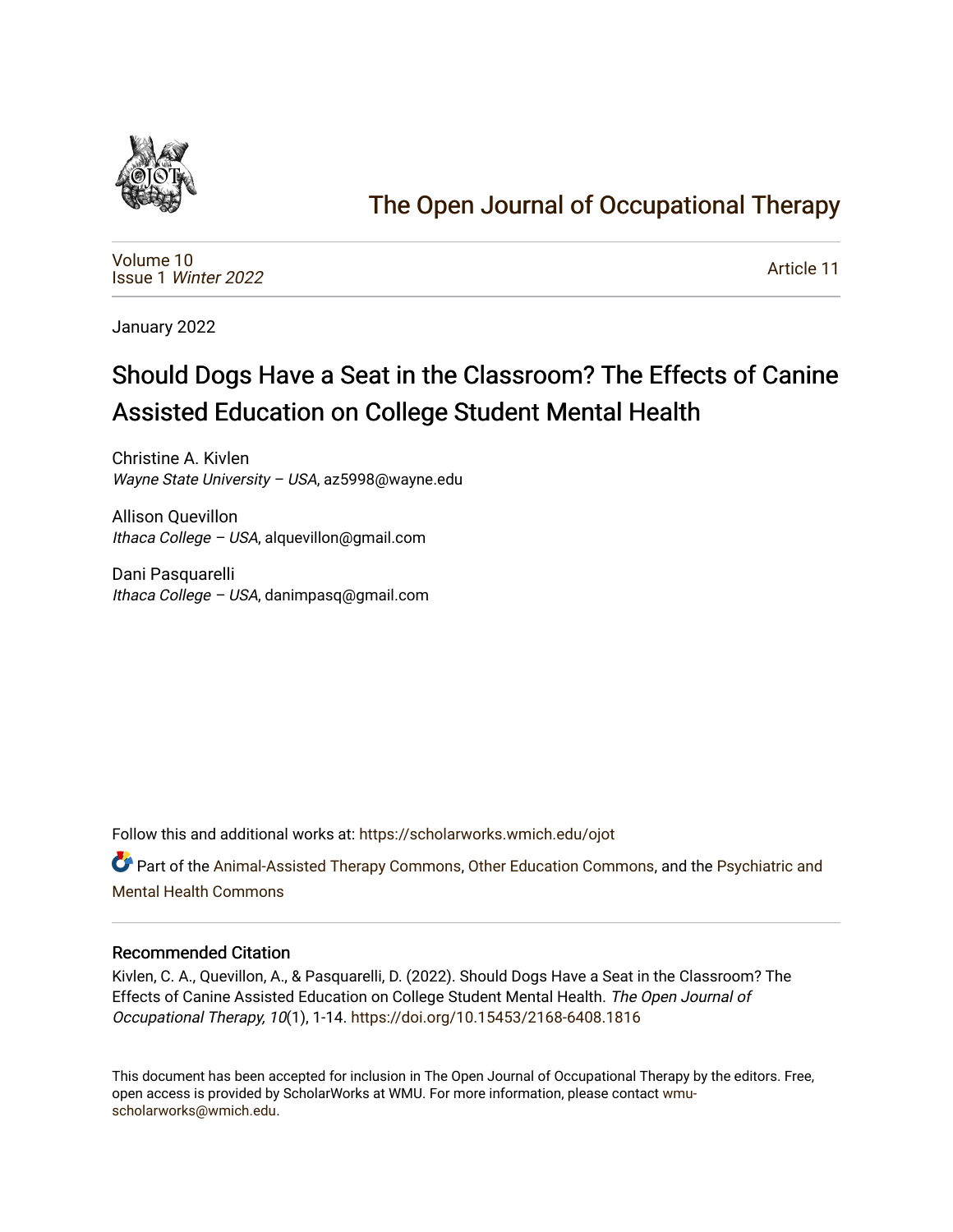# Should Dogs Have a Seat in the Classroom? The Effects of Canine Assisted Education on College Student Mental Health

# Abstract

Students continue to face an increase in mental health concerns related to their role of being college students, including increased academic expectations; organizational and time management demands; and, often, a transition to an independent living situation. Mental health symptoms, such as stress and anxiety, have negatively affected students' academic performance more than any other factors in college students' lives, and nontraditional inexpensive interventions that can reach a large number of students, such as animal assisted intervention, continue to be explored. Thus, the researchers in this study investigated the effects of canine assisted education (CAE) on students' stress and anxiety, distractibility, and participation in the natural environment of a college classroom. A quantitative quasi-experimental, one-group pre-test/post-test design was implemented in which participants completed a pre-test survey, experienced 5 weeks of CAE, and then completed a post-test survey. Wilcoxon signed-rank analysis revealed a significant effect for stress and anxiety ( $p = .033$ ) and participation ( $p = .009$ ). Findings add to the body of literature attesting to the efficacy of CAE in support student well-being and optimizing learning conditions for students.

# **Comments**

The authors declare that they have no competing financial, professional, or personal interest that might have influenced the performance or presentation of the work described in this manuscript.

# Keywords

animal assisted intervention, college students, mental health, anxiety, stress, distraction, participation

# Cover Page Footnote

The authors would like to thank graduate research assistants: Lauren Bigelsen, OTR/L; Kimberlee Clement, OTR/L; Hannah Fenton, OTR/L; Ashley Jenkins, OTR/L; Nicole Kelly, OTR/L; Nicole Papuzza, OTR/L; and Kerri Steele, OTR/L, who were instrumental in developing the design, survey, data collection, and data analysis of this study.

# Credentials Display

Christine Kivlen, PhD, OTR/L; Allison Quevillon, MSOT, OTR/L, CLT; Dani Pasquarelli, MS, OTR/L

Copyright transfer agreements are not obtained by The Open Journal of Occupational Therapy (OJOT). Reprint permission for this Topics in Education should be obtained from the corresponding author(s). Click [here](https://scholarworks.wmich.edu/ojot/policies.html#rights) to view our open access statement regarding user rights and distribution of this Topics in Education.

DOI: 10.15453/2168-6408.1816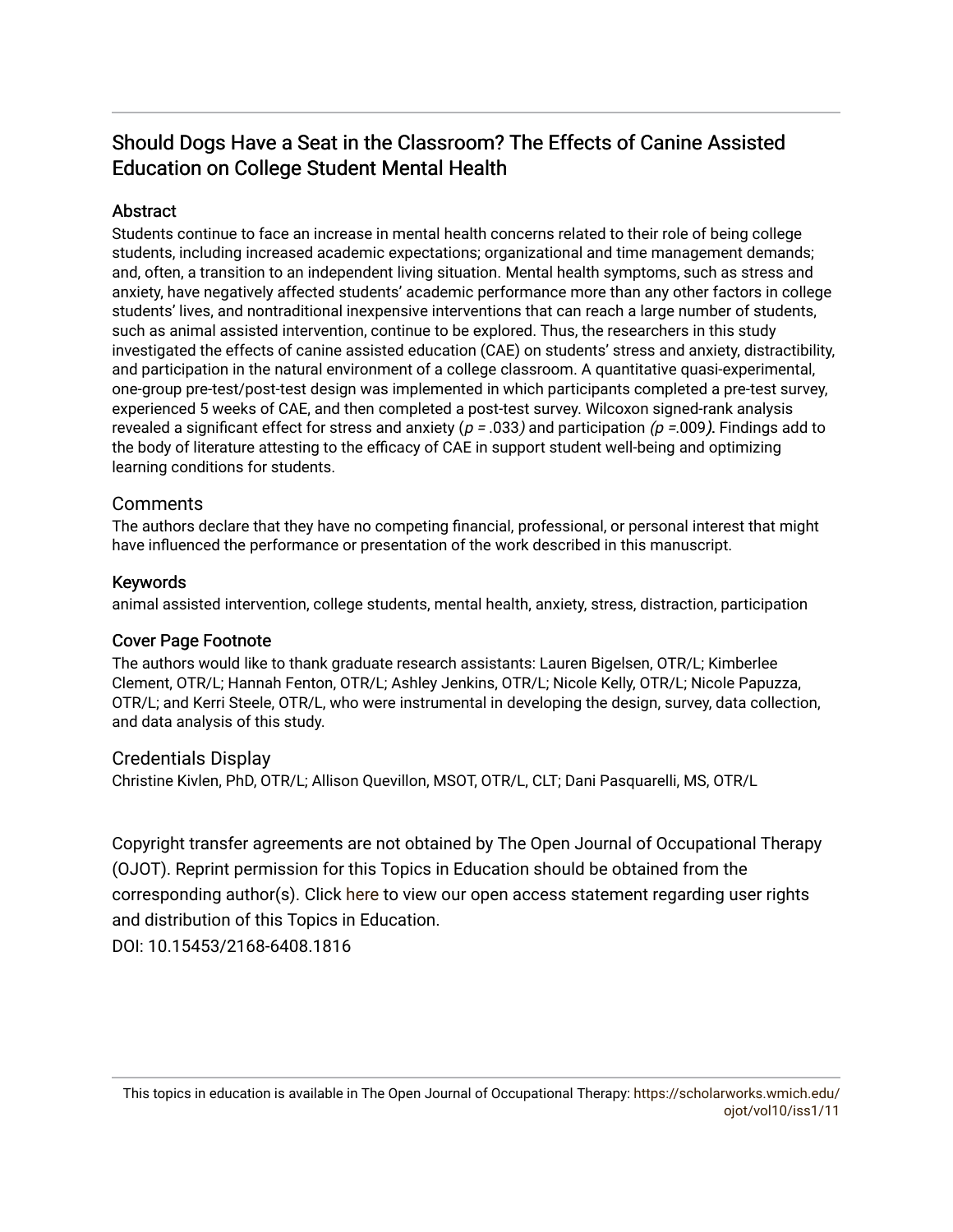Mental health is defined by the World Health Organization as "a state of well-being in which an individual realizes his or her own abilities, can cope with the normal stresses of life, can work productively and is able to make a contribution to his or her community" (2020, para 2). The term mental health has become a buzzword across university and college campuses nationwide as increasing numbers of students are being met with social-emotional challenges affecting academic performance and student roles both inside and outside of the classroom. Historically, student stressors include time management, academic expectations, and new social roles (Kitzrow, 2003). Many of the aforementioned historical stressors still remain in effect for current college students and are confounded by additional stressors. Some of these stressors (Ebert et al., 2019), like financial stressors, such as student debt and employment concerns (Brown, 2018), and overwhelming stimuli from technology, such as smart phones, social media, and cyber-bullying, include less individualized support from student services (Brown, 2018). In addition, although many causes for stress have been listed, researchers have stated the reasons for increased negative mental health symptoms vary significantly across demographic and social factors and still need to be studied (Hunt & Eisenberg, 2010).

Although the causes are still being researched, the drastic increase in mental health symptoms is well documented. According to the American College Health Association's (ACHA, 2019) National College Health Assessment (NCHA), students reported being formally diagnosed with anxiety (24.3%), ADHD (6.7%), depression (20.0%), and panic attacks (11.9%), highlighting the need for increasing mental health services on college campuses as the percentages rise. The majority of mental health interventions on college campuses focus on 1:1 and group counseling services. Although the need for services has increased, there has not been an increase in funding or staff (Mowbray et al., 2006). Furthermore, there has been a perceived stigma associated with receiving counseling, particularly in health professional students, which may make counseling services less desirable to this student population and leave many health professional students with unmet needs (Gaddis et al., 2018).

Animal assisted interventions (AAIs) are increasingly researched and present a viable option as animals have been found to promote both mental and physical health benefits at a lower cost (Binfet & Passmore, 2016; Binfet & Stuik, 2018; Kamioka et al., 2014). AAIs purposefully include animals in health, education, or human services to achieve therapeutic gains in humans (International Association of Human-Animal Interaction Organizations, 2018). Current AAI research has focused on the effects of single event exposures and their impact on well-being, stress, and anxiety among college students (Barker et al., 2016; Binfet, 2017; Grajfoner et al., 2017; Pendry & Vandagriff, 2019). Although college campuses are experiencing increasing needs for mental health interventions, significant gaps exist in studying recurring AAI effects as well as exploring the role of AAIs in college classrooms.

## **Mental Health Effects on Occupational Performance of Students in Higher Education**

The connection between mental health and academic performance in college-aged students has gained more attention in recent decades with university and college personnel seeking new ways to offer mental health services to students on campus. In an effort to provide a more effective intervention for student health needs, the ACHA created the NCHA to determine areas in which students' well-being are impacted the most (ACHA, 2019). The ACHA defined barriers to academic performance as students receiving lower grades on exams or in courses, dropping a course, receiving an incomplete in a course, or experiencing a significant interference in thesis or dissertation work (ACHA, 2019). In 2019, students reporting to the NCHA cited that the factors impeding their academic performance the most included stress (36.5%), anxiety (29.5%), sleep difficulties (24.3%), and depression (21.6%), which have been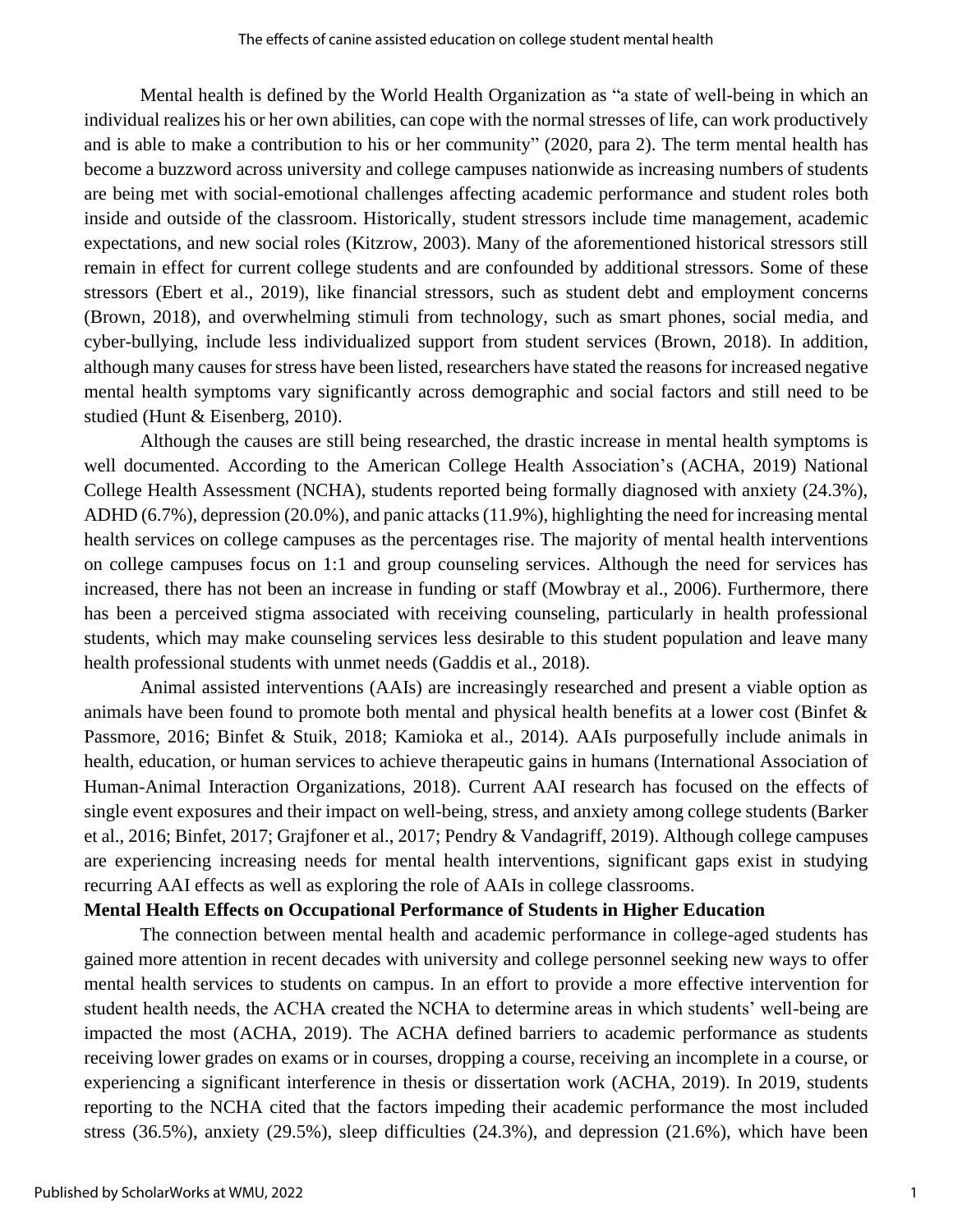increasing over the past few years and reached all-time highs in 2019. Stress, anxiety, sleep difficulties, and depression were selected from a list of over 30 factors, including work responsibilities, health problems, relationship difficulties, internet usage, injury, and drug and alcohol use. Despite the increasing number of students reporting concerns with mental health, the wait time for a first counseling appointment averaged 17.7 days in 2018, suggesting the inability of counseling centers to meet students' needs (Association for University and College Counseling Center Directors, 2018). One study explored barriers to accessing mental health services, noting that only 24.6% of students reported they "would definitely" seek help if they experienced an emotional problem, with cost (24.1%) and time/scheduling (22.6%) being highlighted as specific factors decreasing students' willingness to seek therapy (Ebert et al., 2019, p. 5). In a study by Yorgason, Lineville, and Zitzman (2008), 18% of students reported that cost was a limiting factor to their use of mental health services. This study also discovered that 30% of students were unaware of available mental health services on campus, with students citing "not enough time" and "lack of knowledge" as the top two limiting factors to access (p. 177)*.* Attitudinal barriers, such as wanting to handle the problem independently, feelings of embarrassment, and lack of knowledge surrounding services, propound the need to use alternative therapy interventions. AAI has the potential to ameliorate the barriers through providing low-cost interventions and allowing greater ease of access to services while decreasing the need for student disclosure, thereby eliminating attitudinal barriers and increasing social participation.

Previous research studies have explored the use of cost-effective interventions to help combat pretest and posttest anxiety in college students. One such study examined anxiety levels in students who participated in a 20-min coloring activity and 20 min of peer engagement after an examination (Burton & Baxter, 2019). This study found that both groups dropped in anxiety levels, but the group participating in a coloring leisure activity demonstrated significantly greater reduction in anxiety over the peer group (Burton & Baxter, 2019). The majority of the studies reviewed demonstrated findings in sample events, often during a pretest or posttest period. There are few studies available that examine long-term stress and anxiety reducers through recurring sessions or that explore treatment interventions outside of coloring or mindfulness practices.

Traditional treatment services include individual 1:1 counseling as well as group interventions, but the costs associated with staffing mental health professionals and providing services are prohibitive for the needs of large college campuses. As numbers of students reporting mental health concerns multiply, college campuses should consider looking toward AAI as a low-cost intervention model. Adams et al. (2017) discussed the benefits of AAI for college counselors with limited budgets, stating the current attitude of "do more with less" is possible through AAI as it can provide significant benefits with minimal resource investment (p. 317). The costs for having a dog tested and registered as a therapy dog from a reputable organization ranges from \$10 to \$100 for the first year with renewal costs of approximately \$30 to \$70 for subsequent years (Therapy Dogs International, 2020). College campuses may find it more cost effective to establish volunteer therapy dog programs that create regular programming for students rather than to hire additional mental health professionals at a salary wage.

#### **Person-Environment-Occupation Model and AAI**

Theory can be used to describe, explain, and predict behavior and relationships between people, objects, and the environment. The person-environment-occupation (PEO) model is a theoretical framework that supports the exploration of the effect of AAI on the college student population. This model provides the framework to allow researchers to investigate the fit between personal and environmental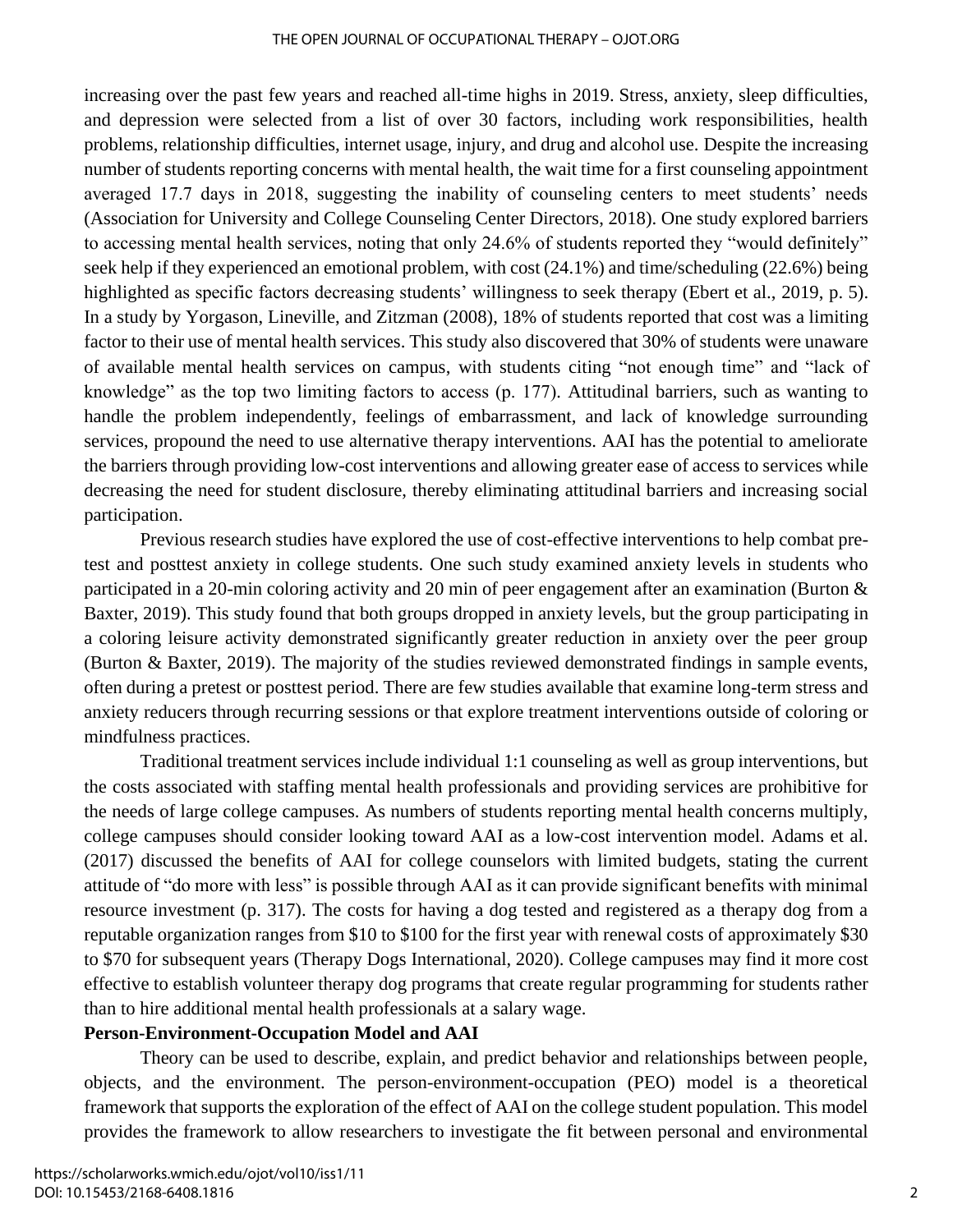factors and their influence on individuals' occupational performance in their role as students. Contextually, the person is described as college students who are typically the developmental age of 18 to 22 years. These individuals experience a transitionary period where they may be leaving stable physical and social environments for the first time. This transition includes moving into a dormitory or apartment surrounded by unfamiliar, same aged peers, in addition to leaving established social relationships, including pets. Often, students are met with new demands and may experience additional stressors, such as work-life balance between employment and academic duties, juggling new social relationships with the addition of navigating unfamiliar social pressures and schemes, and participating in roles and activities outside of their collegiate identities. The primary role of a college-aged individual is student, in which academic performance and maintaining their academic studies is their main occupation. The student role involves expected academic demands, including participation in classroom activities and maintaining attention throughout class (i.e., decreased distractibility). In addition, the struggle of maintaining demands from academic and non-academic roles frequently leads to perceived anxiety and stress as students attempt to juggle occupational performance, which is the transaction between themselves as the individual, their new physical and social environment in a college or university setting, and their occupations surrounding academics and roles in leisure (Law et al., 1996).

The significant environmental and occupational shifts experienced by college students often lead to incongruence of the person, environment, and occupation domains of a student resulting in occupational performance declines. These occupational performance declines may include decreased well-being resulting from high anxiety and stress, low levels of fulfillment in the individual's role as a college student, or poor grades. This study investigates the potential to decrease negative personal factors such as anxiety, stress, and distraction to maximize positive personal factors, such as participation through the introduction of a therapy dog into the college students' (person) natural environment (classroom; see Figure 1). This study also considers whether modifications to a college classroom environment, such as the introduction of a therapy dog, demonstrate the potential to impact a student's overall occupational performance and reduce the negative impacts students often experience through transitions into unfamiliar environments and occupations (see Figure 1). AAIs have an emerging role in assisting students in meeting academic demands and decreasing perceived anxiety and stress as they attempt to maintain each aspect of the PEO performance as a college student.

The expansion of disciplines using animals in practice in therapeutic and recreational settings resulted in the need to define and categorize types of animal interventions into more specific categories (Binfet & Hartwig, 2020). AAI is an umbrella term that includes several categories of animal interventions with the requirement of being goal-oriented, structured, and leading to individuals demonstrating therapeutic gains (International Association for Human-Animal Interaction Organizations, 2018). AAIs include animal assisted activities, animal assisted education, and animal assisted therapy. Binfet and Hartwig (2020) acknowledge the variability in animal assisted terminology and stress the importance of streamlining language in order to advance understanding and work in the field. Identifying the species used in animal intervention studies is an important factor in reducing terminology variability in the field. The researchers in this study chose an animal intervention that is categorized as animal assisted education and can be further defined as canine assisted education (CAE). CAE occurs in a school or classroom setting and is carried out by teachers or professors with the goal of incorporating canines with students to reach academic goals (Binfet & Hartwig, 2020). Investigators aimed to explore how student factors related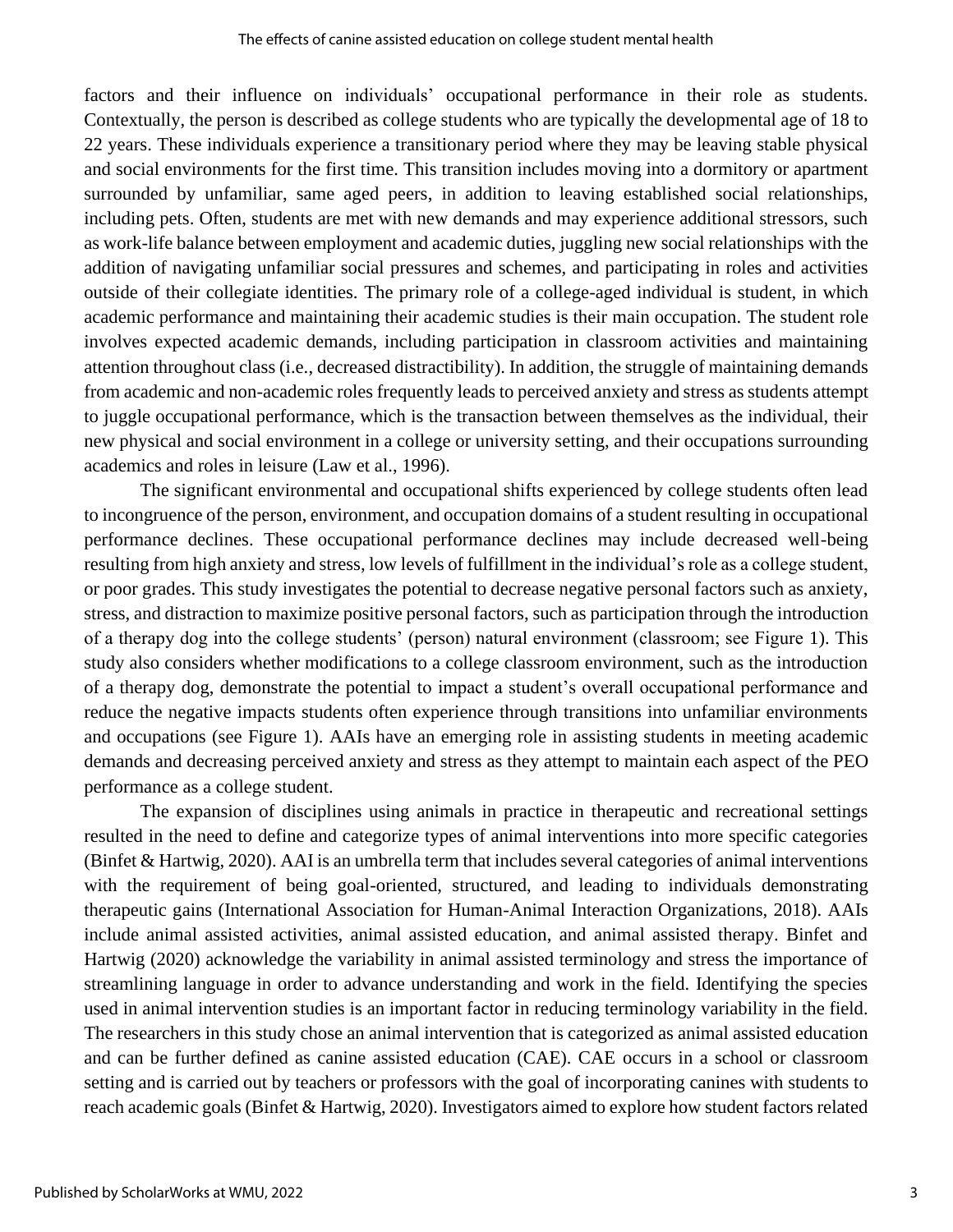to in-class learning (anxiety, stress, distractibility, and participation) were impacted by the presence of a therapy dog, thus they chose to implement CAE for this study.

## **Figure 1**

*Conceptual Theoretical Model Applying PEO to Canine Assisted Education in this Study*



**Canine Assisted Education (CAE)**

*Note.* Adapted from Law et al., 1996

# **Therapy Dog Impact on Anxiety and Stress, Distractibility, and Participation**

Research related to therapy dog intervention demonstrates a reduction in anxiety and stress among college students through intervention in the classroom and through campus wide single events (Binfet, 2017). In the college setting, therapy dogs are most commonly used in counseling centers and through campus outreach events (Barker et al., 2016; Binfet, 2017). Most studies have focused specifically on using therapy dog intervention during midterm and final exams. Barker and colleagues (2016) identified the need for studying the effect of therapy dogs' presence on stress during the completion of final exams. In another study, Pendry, Kuzara, and Gee (2019) supported the idea of dogs in the classroom to decrease stress in the moment, which allowed students to focus on materials being presented. There have been short-term positive effects demonstrated with the use of therapy dogs; however, little research has been conducted on studying the effects of recurring therapy dog intervention. The current study intends to investigate the recurring presence of a therapy dog in a classroom environment through CAE.

Individuals have experienced physical and mental benefits in regard to emotional development and social well-being as a result of exposure to animals. Researchers have documented decreased blood pressure, indicating individuals experienced decreases in stress as a result of exposure to therapy dogs (Jarolmen & Patel, 2018; McDonald et al., 2017). Jarolmen and Patel (2018) examined anxiety through blood pressure measurements before and after a 15-min interaction with a therapy dog on the day of a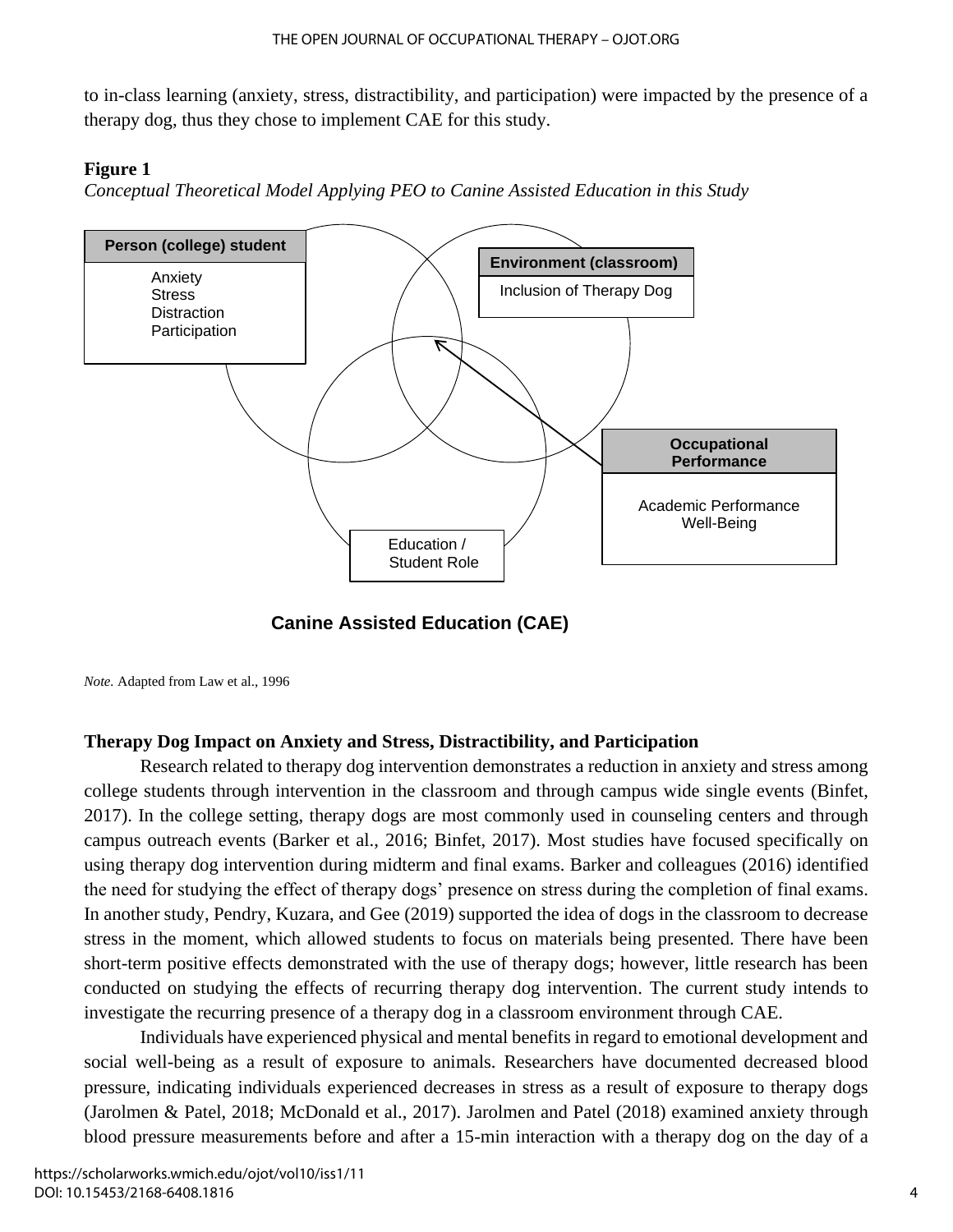college exam. They found statistical significance, suggesting that exposure to therapy dogs had positive effects on reducing perceived anxiety of college students on exam days. Frequently, research surrounding the use of therapy dogs in college settings involves direct stimulation and interaction with therapy dogs, but few studied the effect of the mere presence of a therapy dog. Similarly, most research on this subject entailed single events or short exposure to animals. Binfet (2017) studied recurring sessions and found perceived stress and homesickness among college students decreased immediately after therapy dog exposure; however, the effects were not found to be sustained 2 weeks later. This suggests the need for future studies to explore recurring sessions and long-term effects of therapy dogs on college students to determine the efficacy of this intervention in battling mental health concerns.

Anxiety and stress are areas frequently highlighted and studied among AAI research. Pendry et al. (2019) studied the effect of therapy dogs on undergraduate students' satisfaction with their program and participation levels in a classroom setting. This study compared the students' responses to evidencedbased stress management lecture content, guided therapy dog interventions, and a combination of the two. Pendry et al. stated that therapy dogs had a positive impact on students presented with a combination of both coursework and interaction with therapy dogs, reporting that 14.9% of students felt more motivated to attend and participate when exposed to therapy dogs during the course versus stress management coursework alone. Jalongo and McDevitt (2015) found that staff were viewed as more approachable while therapy dogs were present, suggesting that students may feel more connected to and comfortable with their professor in the classroom, which may make them more inclined to participate during lectures with the presence of a therapy dog. The potential impact of a canine's presence on students' distractibility is an area of concern that therapy dogs pose. Pendry et al. found only 2.9% of students reported dogs to be distracting to materials presented in the stress management course. The current research available on therapy dogs on college campuses primarily focuses on single event exposures and their effects on anxiety and stress with little research exploring the additional effects of an animal on distractibility and participation. Because of the limitations presented in previous research, this study explored the recurring effects of CAE in a college classroom setting on student anxiety and stress, distractibility, and participation over the course of 5 weeks. The results of this study will inform AAI research on effectiveness of a recurring CAE and inform higher education personnel of a low-cost intervention having potential to positively impact in-class learning for college students.

# **Method**

# **Study Design**

A quasi-experimental, one-group pre-test/post-test design was used to explore the recurring effects of CAE on student anxiety and stress, distractibility, and participation over the course of 5 weeks. **Participants**

A non-probability convenience sample of occupational therapy (OT) students enrolled in the Introduction to Occupational Science course was used for this study. One therapy dog, Stella, registered with Therapy Dogs International (ID# 144787), participated in the study. Stella is a 3-year-old female Leonberger with 2 years of therapy dog experience. She has had experience engaging in therapy dog work in a variety of settings, including hospitals, skilled nursing facilities, and three college campuses. The Principal Investigator (PI)/instructor for the Introduction to Occupational Science course is Stella's handler. The study consisted of one group, an experimental group. The Northeast College's Institutional Review Board for protection of human subjects approved this study (approval #1016-03). Students were screened for exclusion criteria, including having an allergy or fear of dogs, prior to the study. The student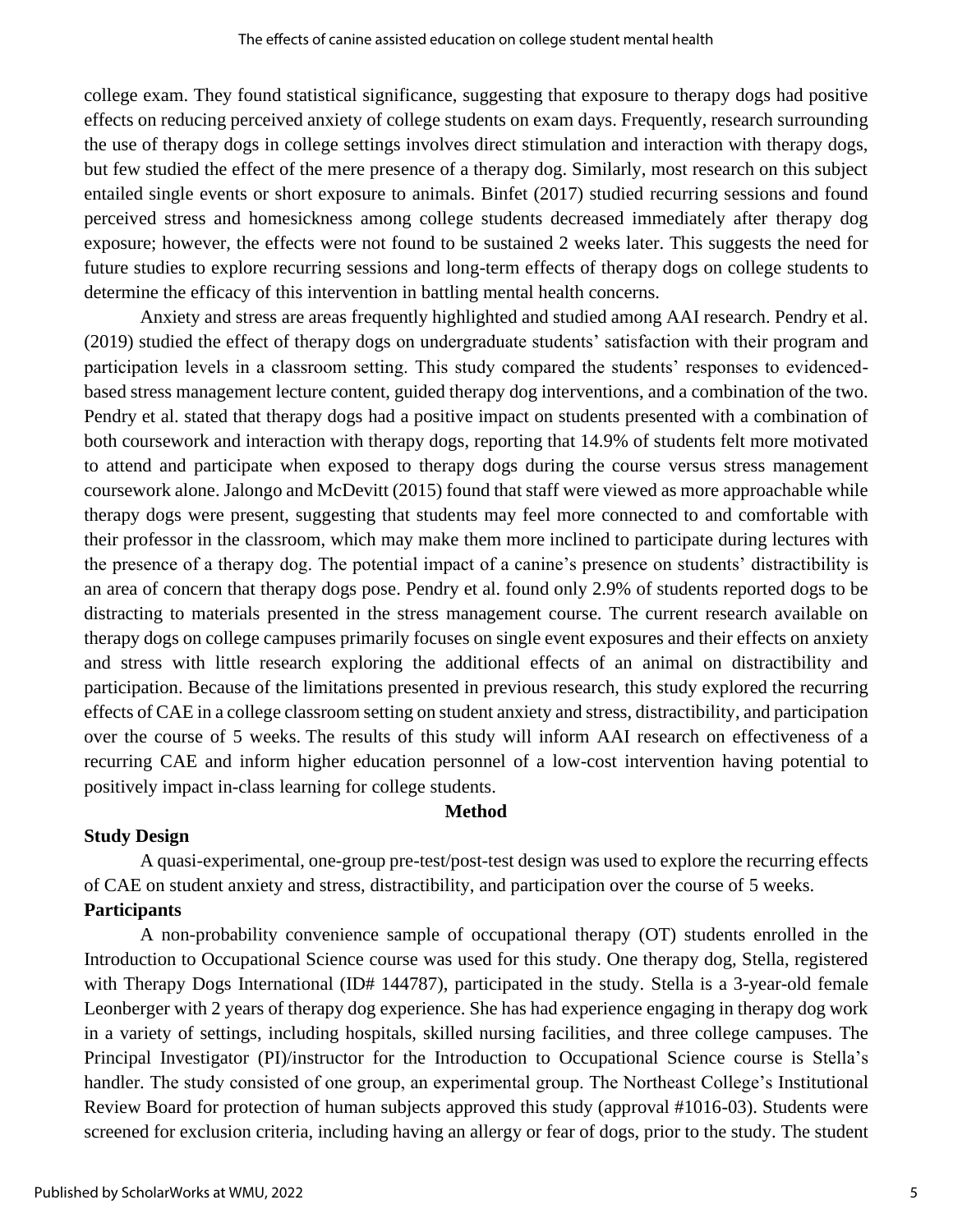participants were provided the option to disclose any possible concerns with the therapy dog's presence publicly or privately with the PI and/or graduate research assistants. All students identified as being free of allergies and stated that they did not have a fear of dogs prior to the study. The study took place in a classroom located in the Center for Health Science's building on a campus in the Northeast. There were 27 students and one professor in a large rectangular classroom, including two sets of four rows of four tables approximately 8 feet by 3 feet allowing for up to four students to sit at each table and a center aisle in the middle. Spaces were provided between tables to allow access for Stella to walk through the classroom.

# **Instrumentation**

The College Student Engagement Survey was developed and used to measure students' levels of perceived anxiety and stress, participation, and distractibility. Although there are measures that capture stress and anxiety independently, they vary in the amount of time between delivery and purpose of assessment. For example, the popular Perceived Stress scale (PSS) capturing stress over the past month, and State-Trait Anxiety Inventory intended to assess anxiety in the moment as well as anxiety "proneness." In addition, there were no instruments that included participation and distractibility measures for the college student population. Furthermore, the investigators wanted to implement a concise measure to maximize student response rates as there have been reports of increasing survey fatigue among college students (Porter et al., 2004). After initial questions were developed, three PhD educated instructors working in higher education reviewed the survey and provided feedback. The feedback was carefully reviewed and implemented prior to submitting the survey to the Institutional Review Board. The 32 question survey included nine demographic questions followed by two questions related to students' personal class performance and learning style. In addition, the survey included 13 questions on *distractibility* that used a Likert scale, including 11 questions with five rankings (1 = *strongly disagree* to  $5 =$ *strongly agree*) and two questions with four rankings  $(1 = never to 4 = always)$ . The survey contained five questions regarding participation and was written in a Likert format with five rankings (1 = *strongly agree* to 5 = *strongly disagree*), as well as 12 questions on anxiety and stress, including 10 Likert type questions with five rankings per question  $(1 = never to 5 = very often)$ . A continuous sliding scale format was used for the remaining two questions in this category that allowed the student to adjust a point on the scale from 1 = *no anxiety* to 10 = *maximum level of anxiety*, and 1 = *no stress* to 10 = *maximum level of stress*. The College Student Engagement Survey was used as both a pre-test and post-test instrument for this study. The participants completed the College Student Engagement Survey pre-test immediately before their first intervention and immediately after their last intervention.

# **Procedures**

In order to eliminate the possibility of coercion, the PI/instructor of the course was not present during informed consent and data collection procedures. Trained graduate student research assistants actively completed informed consent with each participant prior to participation in the study, which allowed the students to ask questions. After informed consent was completed, the students were provided the option to include or exclude their survey data in the final results to further decrease the possibility of coercion. The participants voluntarily completed the pre-test survey via QualtricsTM online at the beginning of their regularly scheduled class at the start of the 5-week period from November 1st to December 8th (Qualtrics, 2020). Any student that did not have access to a laptop or electronic device to access the survey had one provided to them.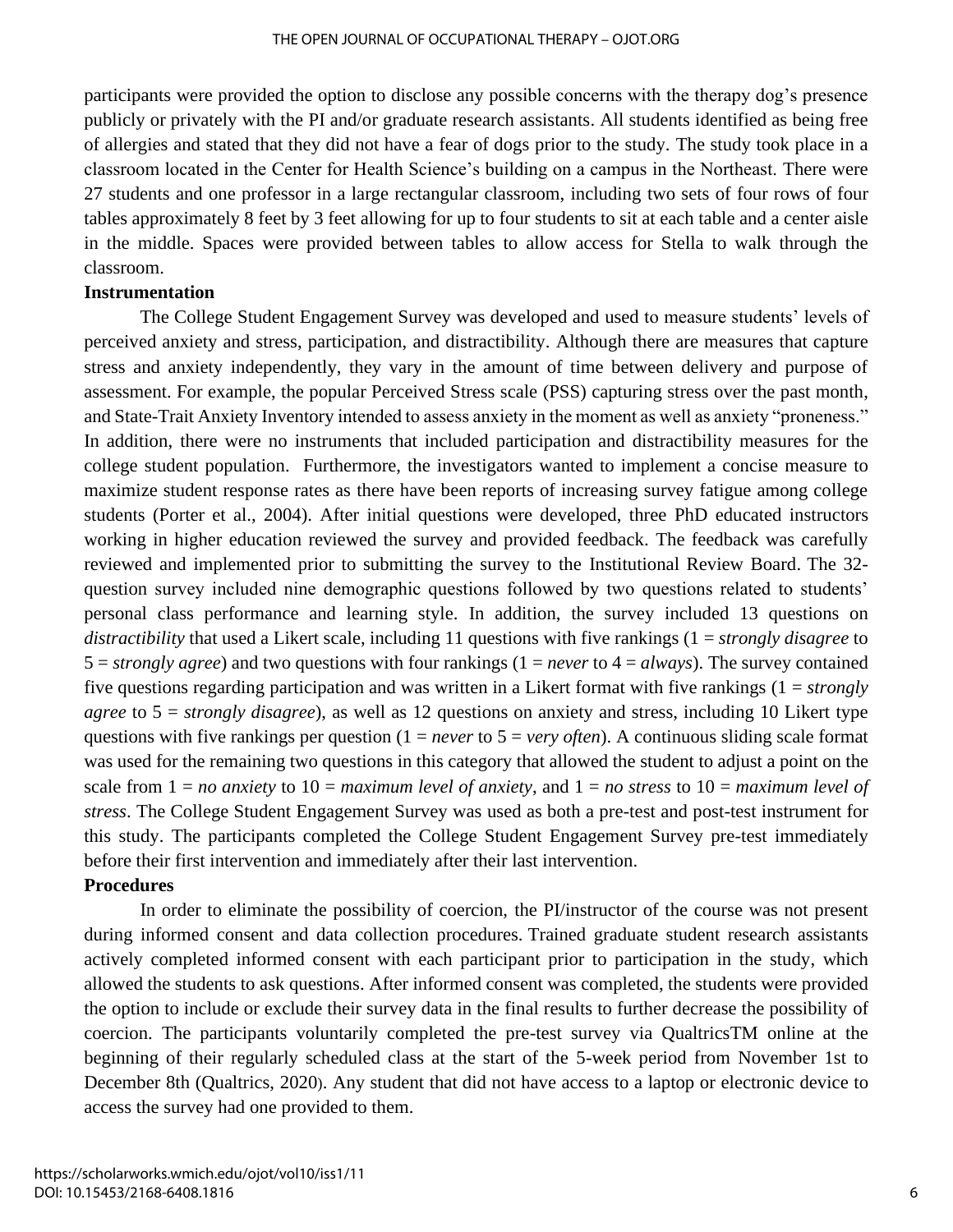After completion of the pre-test survey, the therapy dog, Stella, was introduced into the classroom. Stella attended each of the two scheduled 75-min classes on Tuesday and Thursday for 5 weeks from November 1st to December 8th. In order to allow the students, a majority of whom were freshman, to have a typical classroom experience for the first half of the semester, the CAE was implemented in Week 11 through Week 15 of a 15-week semester. The 11th week was approximately 3 weeks after midterm and was not considered a particularly stressful time of the semester. During the intervention, normal classroom instruction proceeded as scheduled, consisting of lectures by the professor, guest lecturers, student presentations, small group discussions, and quizzes. Stella navigated through the classroom and students throughout each class period as desired. At the end of the 5-week period, the students completed the College Student Engagement Survey for a second time to generate post-test data without the PI/instructor present. All students who completed the pre-test and post-test consented to their survey results being included in the final data analysis.

#### **Data Analysis**

In the one-group pre—test/post-test design, the independent variable in the study was time. The dependent variables in the study were anxiety and stress, distractibility, and participation. Quantitative data from the surveys was analyzed using the Statistical Package for the Social Sciences (SPSS) software (Version 24.0). Responses to the College Student Engagement Survey were assigned numeric values and entered in SPSS. The research questions and data guided the analyses. In this study, a nonparametric, Wilcoxon signed-rank test was chosen. This test is equivalent to a dependent *t*-test; however, it does not assume normality in the distribution of the data. Furthermore, it can be used to compare two sets of scores that come from the same group of participants (Laerd Statistics, 2018). The investigators reviewed the data and excluded one participant's data because of incompleteness. The investigators reviewed the study to ensure all assumptions were met, including the data was ordinal, the independent variable consisted of two matched pairs, and the distribution of the differences between the matched pairs were symmetrical in shape. Finally, the investigators used an alpha level of  $p < .05$  as a cutoff for significance. The numeric data was then further analyzed to determine conclusions as related to the study's research questions.

#### **Results**

Data collected during the implementation of the study were analyzed to assess the effectiveness of the intervention. First, demographic data will be presented, followed by the results of the analyses of the specific research questions.

#### **Demographics**

The study's population consisted of 26 college student participants. Specific demographics are provided in Table 1. The students in this study were OT students that were accepted into the OT program during the admissions process to college. This Northeast University offers a unique combined Bachelor of Science/Master of Science 5-year program that allows direct admissions to the graduate program with no separate application process.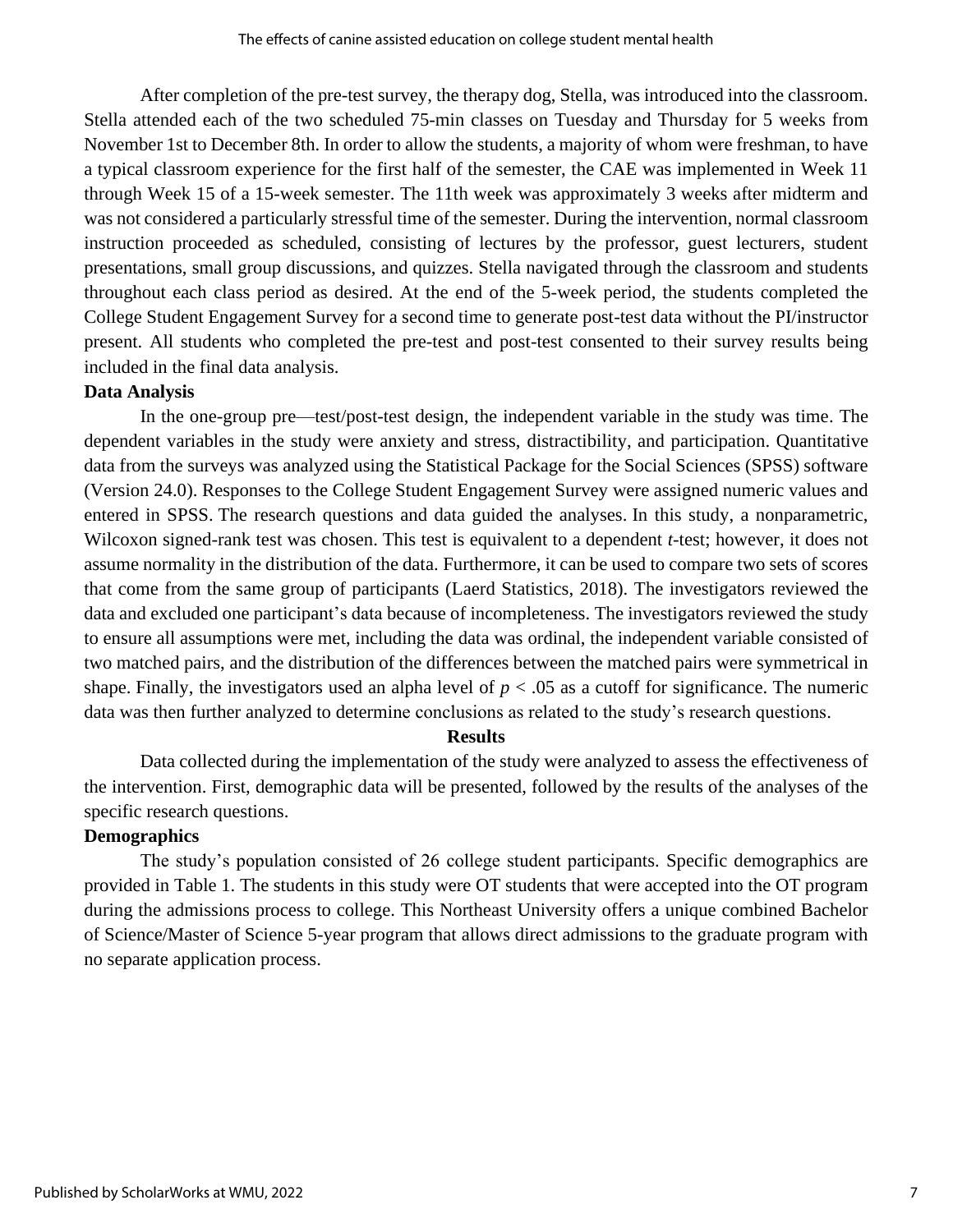| <b>Variable/Category</b> |           | Participants |
|--------------------------|-----------|--------------|
|                          |           | 26 (100%)    |
| <b>Gender</b>            | Male      | $2(7.7\%)$   |
|                          | Female    | 24 (92.3%)   |
| Age                      | 18 years  | 24 (92.3%)   |
|                          | 19 years  | $2(7.7\%)$   |
| <b>Ethnicity</b>         | Asian     | $2(7.7\%)$   |
|                          | White     | 24 (92.3%)   |
| <b>Education level</b>   | Freshmen  | 24 (92.3%)   |
|                          | Sophomore | $2(7.7\%)$   |
| <b>Family-owned dog</b>  | Yes       | 22 (84.6%)   |
| (off-campus)             | No        | $4(15.4\%)$  |

# **Table 1** *Demographic Information of College Student Participants*

# **Anxiety and Stress, Distractibility, and Participation**

Using the Wilcoxon signed-rank test in this study, the investigators intended to determine if there are statistically significant findings between CAE on college students' anxiety and stress, distractibility, and participation of one group's pre-test and post-test scores (Laerd Statistics, 2018). The researchers hypothesized participants would demonstrate a significant decrease in anxiety and stress on the post-test survey compared to the pre-test survey. This hypothesis was accepted  $(p = 0.033^*;$  see Table 2). Next, the researchers hypothesized college student participants would not demonstrate increased distractibility on the post-test survey compared to the pre-test survey, as this might indicate students were distracted by the therapy dog's presence in the classroom. This hypothesis was not accepted ( $p = 0.295$ ). Although the participants did not show statistically significant decreases in distractibility, the hypothesis aimed to determine if increases in distractibility existed, and the analysis showed the distractibility mean decreased from 36.92 to 35.73 with sums decreasing from 960 to 929. Finally, the researchers hypothesized college student participants would demonstrate a significant increase in reported participation in class activities on the post-test survey compared to the pre-test survey. This hypothesis was accepted ( $p = 0.009^*$ ). These results divulge further insight into the profound impacts of recurring CAE on college students.

# **Table 2** *Wilcoxon Singed-Rank Test Analysis: Z Scores and P Values*

| <b>Outcome</b>   |          | <i>p</i> value |  |
|------------------|----------|----------------|--|
| Anxiety & Stress | $-2.131$ | $.009*$        |  |
| Participation    | $-2.596$ | $.033*$        |  |
| Distractibility  | $-1.047$ | .295           |  |

*\*p ≤* .05

This study demonstrates recurring CAE, over a 5-week period, in college students' natural environment, a college classroom, has a positive impact on students' anxiety and stress. Most notably, 69% of the student participants noted a decrease in perceived anxiety and stress with 42% of the participants reporting the presence of a dog to *always* decrease anxiety and stress and 27% of the students noting a decrease in anxiety and stress *most of the time*. Furthermore, 78% of the students reported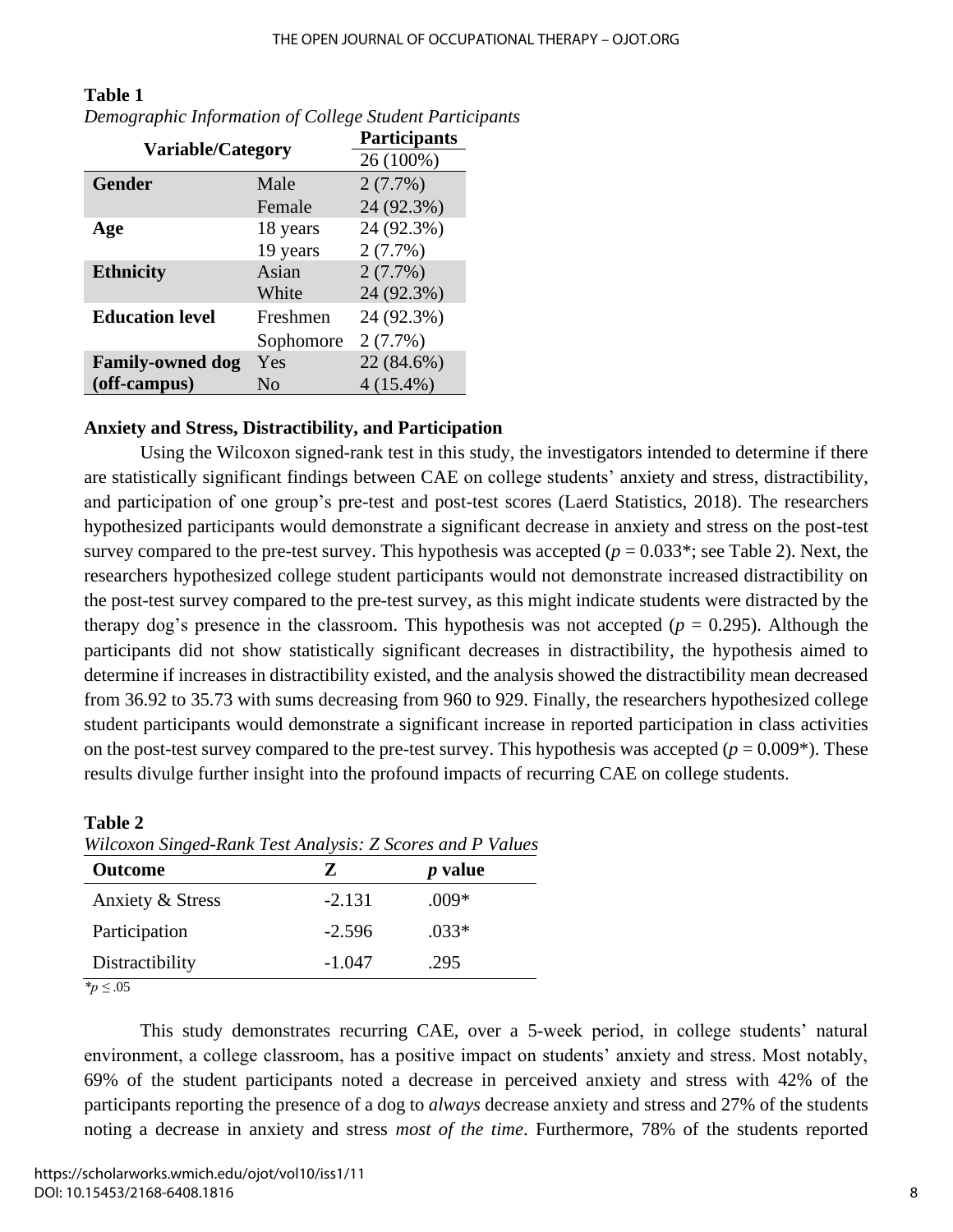interaction with the dog to reduce anxiety and stress with a greater reduction noted with direct interaction (see Figure 2). This can be defined as interactions such as physically touching the dog via petting, sitting with the dog, or 1:1 engagement through play.



# **Figure 2**

*Note.* Participants' pretest and posttest responses regarding the perceptions of the effect of the presence and/or interaction with a therapy dog.

# **Discussion**

The objective of this research project was to explore the impact of the presence of a therapy dog (CAE) on college students in their natural environment, a college classroom. The research design specifically analyzed dependent variables, including anxiety and stress, distractibility, and participation levels of entry-level college students. The significant differences noted between the pre-test and post-test scores suggested a therapy dog in the classroom positively impacted student participation and anxiety and stress while not having an effect on students' level of distraction, which presents a positive outlook on the potential of including therapy dog programming at colleges and universities to increase students' mental health and overall learning experience.

# **Anxiety and Stress**

The study reveals a significant relationship between the presence of a therapy dog in the classroom and college student anxiety and stress. The findings in this study were similar to those in the literature in demonstrating a reduction in anxiety and stress. The majority of researchers who have measured anxiety and stress in the college setting have done so at one-time events through counseling centers and outreach events before or after final exams (Barker et al., 2016; Binfet, 2017; Blender & Ryan, 2009; Jalongo & McDevitt, 2015; Jarolmen & Patel, 2018; Pendry & Vandagriff, 2019). The results of this study indicate the benefit recurring therapy dog interventions through CAE may have on college students' stress and anxiety.

The far reaching, positive effects on anxiety and stress across the majority of the classroom indicate a means to support the overwhelmed college counseling centers. Positive impacts, starting in the classroom, have the potential to decrease student need for 1:1 counseling. This in turn can decrease the extended wait times (Association for University and College Counseling Center Directors, 2018) for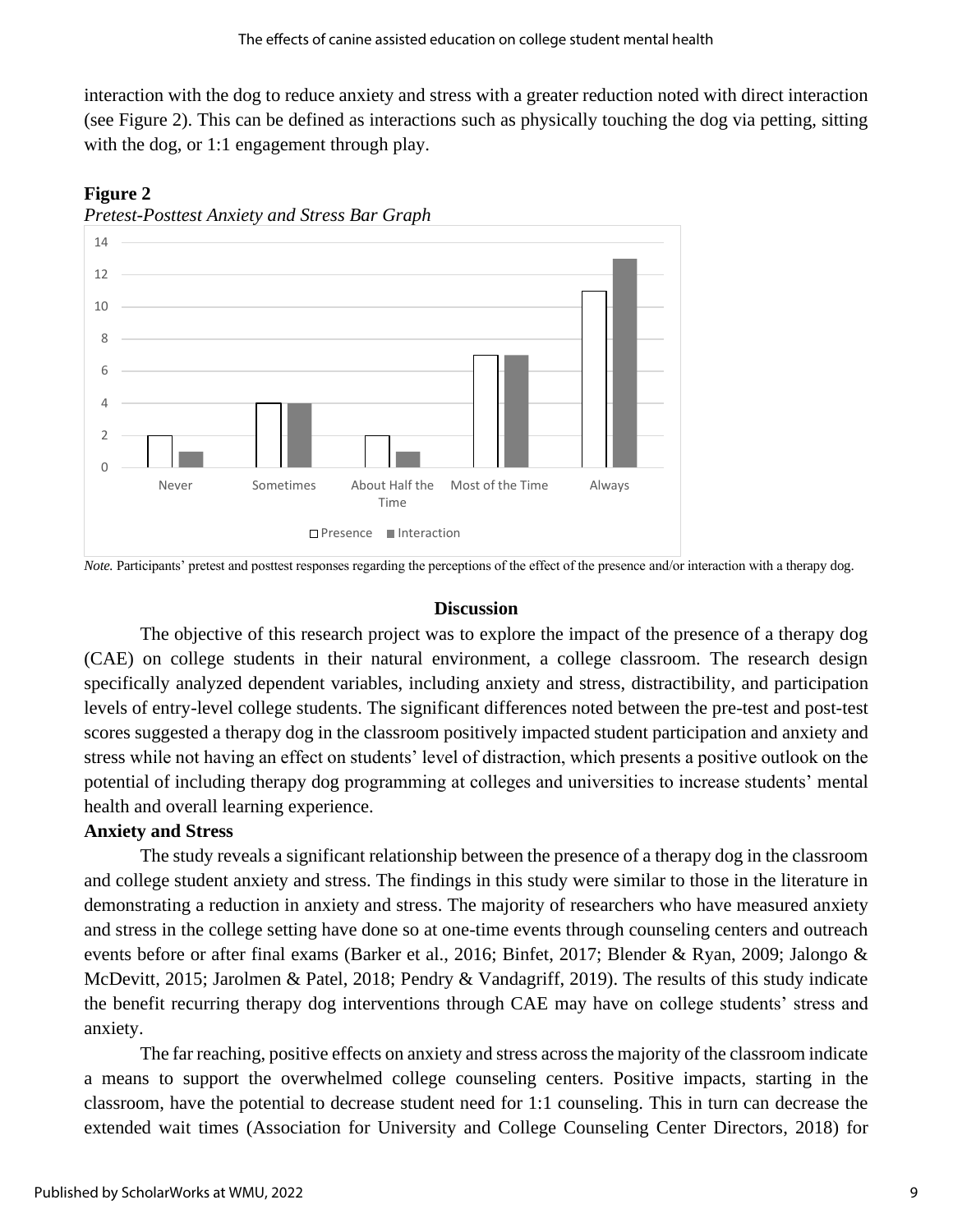services and provide increased opportunities for services for those who need it most in the counseling centers. In addition, with 69% (18 of 26) of the students reporting the presence of the therapy dog to decrease their perceived anxiety and stress, CAE demonstrates the ability to assist meeting the socialemotional and scheduling needs of the high number of students who feel they do not have time to seek out counseling opportunities (Ebert et al., 2019, p. 5; Yorgason et al., 2008) or even attend therapy dog events outside of their scheduled class times. These results support access to mental health benefits for students who are embarrassed or resistant to initiate counseling services themselves by bringing possible relief to the comfort of their classroom (Yorgason et al., 2008). Lastly, this also provides a financially conscious option for colleges and students' alike who are concerned with the cost of direct mental health services (Ebert et al., 2019, p. 5; Yorgason et al., 2008).

#### **Distraction**

This study is among the first to analyze the potential impact of distractibility from a therapy dog in a learning environment. Although results did not show statistically significant changes in the area of distractibility, this may suggest the limited impact of the dog's presence, positive or negative, on student engagement and focus on presented class materials. However, this finding may be viewed as beneficial, as results did indicate a decrease in distraction levels, although not at a statistically significant level. The lack of significance with distractibility may also indicate that the therapy dog's inclusion promoted decreased anxiety and stress and increased participation without taking away from the coursework and learning opportunities in the class. These results mirror those by Pendry et al. (2019). In addition, as students become more familiar with one another throughout the 5-week period, it would be expected that distractibility would increase. Therefore, despite possible increased comfort with classmates, the professor, and the therapy dog over the 5-week period, there were not significant changes to distractibility. **Participation**

Although most researchers measured the effect of therapy dogs on students through counseling centers and outreach events (Barker et al., 2016; Binfet, 2017; Grajfoner et al., 2017), Pendry et al. (2019) also studied therapy dogs in a classroom environment with a focus on understanding the effects on students' academic outcomes, which is a gap in the literature. Results from Pendry et al.'s study revealed that students who engaged with therapy dogs alone or in educational content with the presence of a therapy dog, had significantly higher scores and perceived usefulness compared to students that engaged with educational content alone. These results align with the results of the current study with students reporting significantly increased participation levels in class activities during CAE. Therefore, the outcomes of this research indicate the presence of a dog in the classroom may benefit the college student population by decreasing anxiety and stress and increasing student participation in the classroom while not increasing distractibility. These effects are likely to result in improved overall academic outcomes and achievement. **Theoretical Implications** 

The findings of this study are supported by the PEO model by demonstrating the positive implications of the presence of a therapy dog in the college classroom and the potential benefits to the PEO role of a college student. College students function in a multitude of roles, environments, and occupations, which are influenced heavily by fluctuations in external and internal factors. This study indicates that the inclusion of a therapy dog in a college classroom has the potential to provide positive benefits to the internal factors of a student, including their response to stress, anxiety, and distractibility. The influence of internal factors may bring change to a student's external factors, such as their participation in the classroom, which may further impact their perception of their sense of self and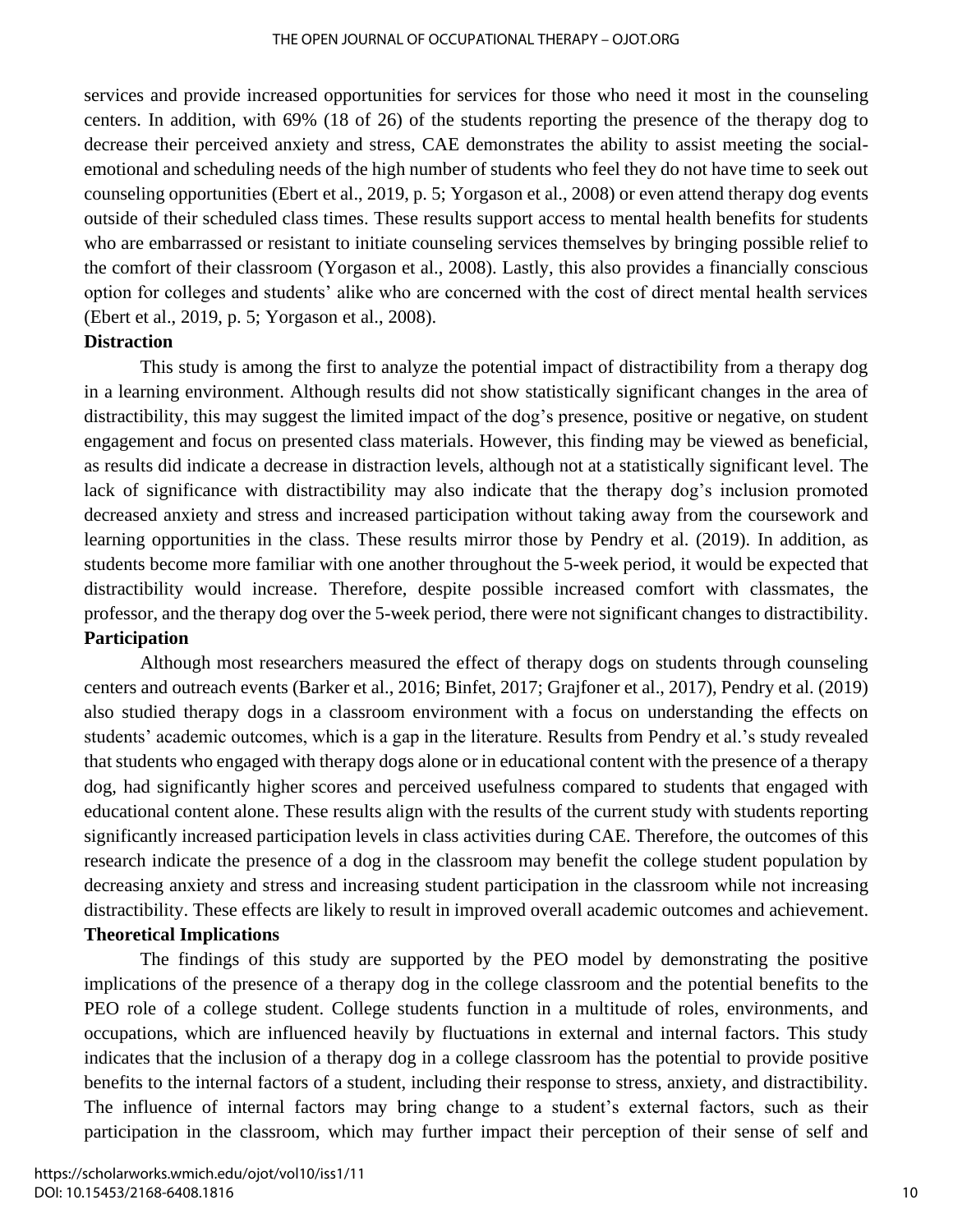performance as a student. The positive adjustments the inclusion of a therapy dog in the classroom was found to have on the students' personal factors, then has the potential to carry over to students' additional roles, environments, and/or occupations. For example, decreased anxiety and stress that may have resulted from the dog's presence may also improve the congruence of the three domains and ultimately the occupational performance in the student's job outside of the classroom. The more harmonious the balance between the PEO of an individual, the greater the potential to reduce negative impacts on a student's mental health on a college campus. When analyzing mental health on college campuses through the lens of the PEO model, this study demonstrates a significant yet cost-effective means of potentially positively influencing a student's response to stress and anxiety through the modification of the environment to include the presence of a therapy dog.

## **Implications for OT**

In the profession of OT, the findings from this study have the potential to impact the careers and performance of future occupational therapists through impacting OT students' themselves first. Occupational therapists have a unique role in treating the whole person. Therefore, OT academic programs have a vital duty to apply the same framework to their education programs. In order to effectively treat the whole person, occupational therapists are highly trained in collaboration with the client's multidisciplinary team. A scoping review has identified that most OT services provided in post-secondary education exist primarily in student populations who demonstrate mental health needs (Keptner & McCarthy, 2020). Important themes that emerged from the review include focusing on skills required for success, importance of using the campus environment, and campus collaboration (Keptner & McCarthy, 2020). Our current study aligns with themes from the scoping review as it discusses the impact of mental health and stress on educational performance and demonstrates the value of potential campus collaborations with counseling services with the introduction of therapy dogs in classrooms. The current study also demonstrates use of the campus environment by implementing CAE in the classroom.

The current study provides a positive and proactive option for occupational therapists and/or higher education personnel to offer support not only to the students' academic achievements, but also for their personal development and mental health as well. OT programs, as well as other specialized health profession programs, are intensive, often involving practical educational and clinical experiences both during the typical student semesters as well as during the summers (National Board for Certification in Occupational Therapy [NBCOT], 2018). This indicates a significant time and financial commitment. In addition, with college students frequently indicating high stress and anxiety (ACHA, 2019), the high rigor of OT programs make OT students no exception. This current research study outlines an option to provide OT students an opportunity for mental health support without additional time or financial commitments. This model supports the requests by Keptner and McCarthy (2020) for increased attention to preventative mental health measures by occupational therapists. The improved well-being and mental health of students in the profession has the potential to positively impact their success in the programs, which as a result may promote a profound impact on students' competence, confidence, and clinical skills as they enter the OT profession as clinicians. This idea may be expanded on in future research endeavors to show how these benefits may cross varying practice settings in which anxiety and stress are common symptoms experienced by clients and therapists alike. Finally, from the perspective of a professor, the inclusion of a therapy dog has the potential to lead to feeling more rewarded in their profession through increased student participation and engagement.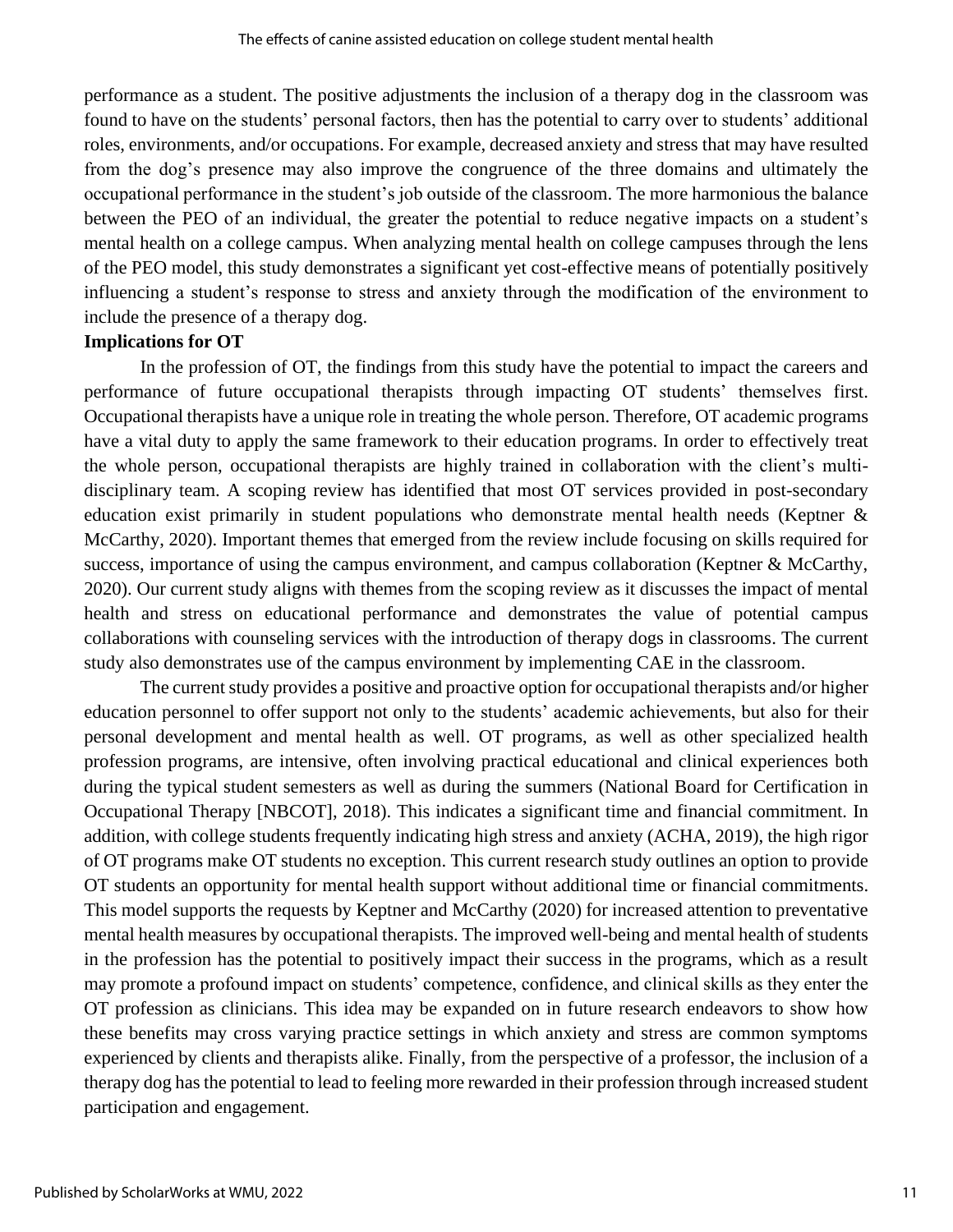#### THE OPEN JOURNAL OF OCCUPATIONAL THERAPY – OJOT.ORG

# **Study Limitations and Implications for Future Research**

The largest limitations to this study were a small sample size and the lack of a control group. Unfortunately, another section of the Introduction to Occupational Science course was not available to conduct the intervention. Future studies should consider using courses with multiple sections to allow for different conditions, including treatment and control, to take place. Inclusion of a control group would significantly reduce threats to internal validity. In addition, increasing sample size and population demographics would reduce threats to external validity. In future studies researchers should consider implementing a similar therapy dog intervention in courses with multiple sections and larger class sizes in order to increase the number of participants. Also, the inclusion of students in the entry-level OT program may have limited gender and demographics of study population. Similar to the current study's findings, the 2017 NBCOT Practice Analysis found 80.1% of registered occupational therapists reported identifying as white and 91.8% reported identifying as female, indicating the OT field to have a narrow participant focus (NBCOT, 2018). Future research should explore classes of different majors to reach a broad range of student participants, particularly in specialized programs such as health professional programs. As class size used in this study was fairly small, the students may have had more interaction and impact from the therapy dog than a large class format. Thus, future research should study the optimal ratio of class size to therapy dog or ratio of number of participants to therapy dog.

The use of a self-created assessment was an additional limitation. Although there is a limited number of college-aged distraction and participation measures, more rigorous options should be explored. Similarly, both a physiological and self-rated measure for perceived anxiety and stress should be explored to differentiate both the body and mind's response to therapy dog intervention. In addition, the time constraints of an academic semester was a limitation on the study as the PI needed to ensure it was possible to implement the study in one academic semester because of schedule changes and drop-out that could occur the following semester. Future studies should continue to investigate avenues for making therapy dog programming accessible to more students, including graduate and professional students of various majors.

When discussing future research, another avenue that could be explored is to compare therapy dog programming across majors and schools within the college campus to determine if the type of classroom setting has implications as well. Comparing student reactions to inclusion of therapy dogs in college classrooms may vary between analytical students and creative arts students. This study was limited to one major area of study in a college setting that houses 90 different majors for undergraduate students to pursue. Exploring the impact of therapy dogs in a college classroom with other majors may lead to further research involving the benefits of CAE.

# **Conclusion**

The findings of this study have implications for understanding the effects of therapy dogs on participants' academic role as a college student through presenting statistically significant results in anxiety, stress, and participation as well as demonstrating therapy dogs are not perceived as a distractor in the classroom. The study's results aligned with those of researchers that explored similar variables in this population and added to the body of research demonstrating positive effects with a recurring CAE. Future studies should focus on using rigorous instruments as well as reaching a larger body of students, including those in graduate and professional fields. The PEO model is an appropriate framework to further explore the fit between the person (college student), environment (college classroom), and occupation (education). The results of this study demonstrate significant potential for the inclusion of a low-cost intervention of CAE on college campuses to reduce growing mental health concerns in this population.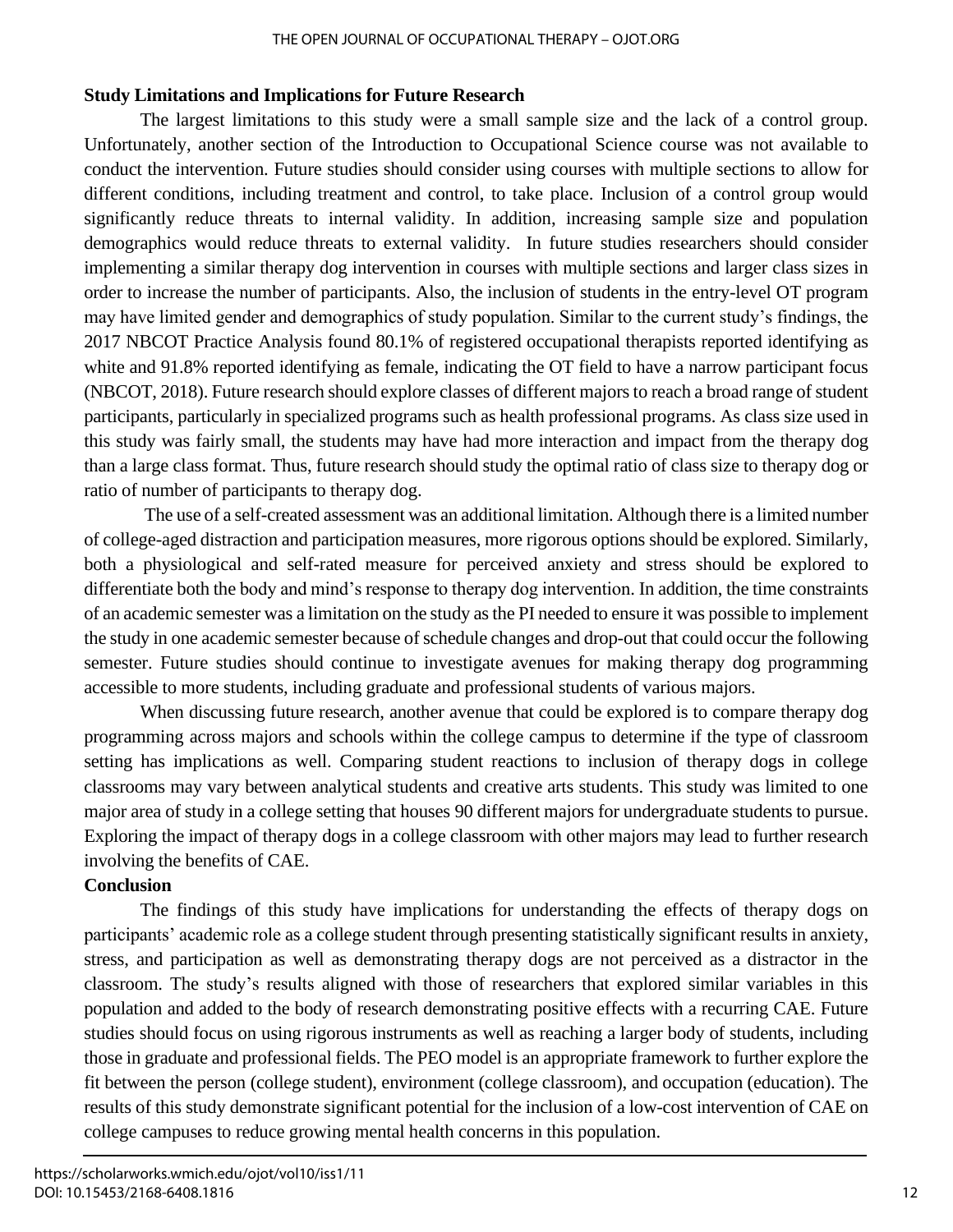#### **References**

- Adams, A. C., Sharkin, B. S., & Bottinelli, J. J. (2017). The role of pets in the lives of college students: Implications for college counselors. *Journal of College Student Psychotherapy*, *31*(4), 306–324. <https://doi.org/10.1080/87568225.2017.1299601>
- American College Health Association. (2019). *American college health association national college health assessment.* [https://www.acha.org/NCHA/Home/NCHA/NC](https://www.acha.org/NCHA/Home/NCHA/NCHA_Home.aspx?hkey=f8184410-19fa-4ba6-b791-43a79cef2de0) [HA\\_Home.aspx?hkey=f8184410-19fa-4ba6](https://www.acha.org/NCHA/Home/NCHA/NCHA_Home.aspx?hkey=f8184410-19fa-4ba6-b791-43a79cef2de0) [b791-43a79cef2de0](https://www.acha.org/NCHA/Home/NCHA/NCHA_Home.aspx?hkey=f8184410-19fa-4ba6-b791-43a79cef2de0)
- Association for University and College Counseling Center Directors. (2018). *The association for university and college counseling center directors annual survey.*  [https://www.aucccd.org/assets/documents/Surve](https://www.aucccd.org/assets/documents/Survey/2018%20AUCCCD%20Survey-Public-June%2012-FINAL.pdf) [y/2018%20AUCCCD%20Survey-Public-](https://www.aucccd.org/assets/documents/Survey/2018%20AUCCCD%20Survey-Public-June%2012-FINAL.pdf)
- [June%2012-FINAL.pdf](https://www.aucccd.org/assets/documents/Survey/2018%20AUCCCD%20Survey-Public-June%2012-FINAL.pdf) Barker, S. B., Barker, R. T., McCain, N. L., & Schubert, C. M. (2016). A randomized cross-over exploratory study of the effect of visiting therapy dogs on college student stress before final exams*. Anthrozoos*, *29*(1), 35–46.
- <https://doi.org/10.1080/08927936.2015.1069988> Binfet, J. (2017). The effects of group-administered canine therapy on university students' wellbeing:
	- A randomized control trial. *Anthrozoos*, *33*(3), 397–414.
	- <https://doi.org/10.1080/08927936.2017.1335097>
- Binfet, J., & Hartwig, E. K. (2020). *Canine-assisted interventions: A comprehensive guide to credentialing therapy dog teams*. Routledge.
- Binfet, J., & Passmore, H. (2016). Hounds and homesickness: The effects of an animal-assisted therapeutic intervention for first-year university students. *Anthrozoos*, *29*(3), 441–454. <https://doi.org/10.1080/08927936.2016.1181364>
- Binfet, J. T., & Stuik, K. (2018). Dogs on campus: Holistic assessment of therapy dogs and handlers for research and community initiatives. *Society and Animals*, 1–21.
- <https://doi.org/10.1163/15685306-12341495>
- Blender, J., & Ryan, R. (2009). A multimodal investigation of the use of animal assisted therapy in a clinical interview [Doctoral dissertation, University of Rochester]. Retrieved from<http://hdl.handle.net/1802/7770>
- Brown, J. S. (2018). Student mental health: Some answers and more questions. *Journal of Mental Health*, *27*(3), 193–196. <https://doi.org/10.1080/09638237.2018.1470319>
- Burton, B. N., & Baxter, M. F. (2019). The effects of the leisure activity of coloring on post-test anxiety in graduate level occupational therapy students. *The Open Journal of Occupational Therapy*, *7*(1). <https://doi.org/10.15453/2168-6408.1451>
- Ebert, D. E., Mortier, P., Kaehlke, F., Bruffaerts, R., Baumeister, H., Auerbach, R. P., Alonso, J., Vilagut, G., Martinez, K. I., Lochner, C., Cuijpers, P., Kuechler, A-M., Green, J., Hasking, P., Lapsley, C., Sampson, N. A., & Kessler, R. C. (2019). Barriers of mental health treatment utilization among first‐year college students: First cross‐national results from the WHO World Mental Health International College Student Initiative. *International Journal of Methods in*

*Psychiatric Research*, *28*(2). <https://doi.org/10.1002/mpr.1782>

- Gaddis, S. M., Ramirez, D., & Hernandez, E. L. (2018). Contextualizing public stigma: Endorsed mental health treatment stigma on college and university campuses. *Social Science & Medicine*, *197*, 183– 191.
	- <https://doi.org/10.1016/j.socscimed.2017.11.029>
- Grajfoner, D., Harte, E., Potter, L., & McGuigan, N. (2017). The effect of dog assisted intervention on wellbeing, mood and anxiety. *International Journal of Environmental Research and Public Health*, *14*. <https://doi.org/10.3390/ijerph14050483>
- Hunt, J., & Eisenberg, D. (2010). Mental health problems and help-seeking behavior among college students. *Journal of Adolescent Health*, *46*, 3–10. <https://doi.org/10.1016/j.jadohealth.2009.08.008>
- International Association of Human-Animal Interaction Organizations. (2018). The IAHAIO definitions for animal assisted intervention and guidelines for wellness of animals involved in AAI. Retrieved from [https://iahaio.org/wp/wp](https://iahaio.org/wp/wp-content/uploads/2018/04/iahaio_wp_updated-2018-final.pdf)[content/uploads/2018/04/iahaio\\_wp\\_updated-](https://iahaio.org/wp/wp-content/uploads/2018/04/iahaio_wp_updated-2018-final.pdf)[2018-final.pdf](https://iahaio.org/wp/wp-content/uploads/2018/04/iahaio_wp_updated-2018-final.pdf)
- Jalongo, M. R., & McDevitt, T. (2015). Therapy dogs in academic libraries: A way to foster student engagement and mitigate self-reported stress during finals. *Public Services Quarterly*, *11*(4), 254–269.
	- <https://doi.org/10.1080/15228959.2015.1084904>
- Jarolmen, J., & Patel, G. (2018). The effects of animalassisted activities on college students before and after a final exam. *Journal of Creativity in Mental Health*, *13*(3), 264–274. <https://doi.org/10.1080/15401383.2018.1425941>
- Kamioka, H., Okada, S., Tsutani, K., Park, H., Okuizumi, H., Handa, S., Oshio, T., Park, S-J., Kitayuguchi, J., Abe, T., Honda, T., & Mutoh, Y. (2014). Effectiveness of animal assisted therapy: A systematic review of randomized controlled trials. *Complementary Therapy Medicine*, *22*(2), 371–90.
- <https://doi.org/10.1016/j.ctim.2013.12.016> Keptner, K. M., & McCarthy, K. (2020). Mapping occupational therapy practice with postsecondary students: A scoping review. *The Open Journal of Occupational Therapy*, *8*(1), 1–17. <https://doi.org/10.15453/2168-6408.1617>
- Kitzrow, M. A. (2003). The mental health needs of today's college students: Challenges and recommendations. *NASPA Journal*, *41*(1), 167–181. <https://doi.org/10.2202/1949-6605.1310>
- Laerd Statistics. (2018). Dependent t-test for paired samples. Retrieved from [https://statistics.laerd.com/statistical](https://statistics.laerd.com/statistical-guides/dependent-t-test-statistical-guide.php)[guides/dependent-t-test-statistical-guide.php](https://statistics.laerd.com/statistical-guides/dependent-t-test-statistical-guide.php)
- Law, M., Cooper, B., Strong, S., Stewart, D., Rigby, P., & Letts, L. (1996). The person-environmentoccupation model: A transactive approach to occupational performance. *Canadian Journal of Occupational Therapy*, *63*(1), 9–22. <https://doi.org/10.1177/000841749606300103>
- McDonald, S., McDonald, E., & Roberts, A. (2017). Effects of novel dog exposure on college students' stress prior to examination. *North American Journal of Psychology*, 19(2), 477. *Gale OneFile: Health and Medicine*.